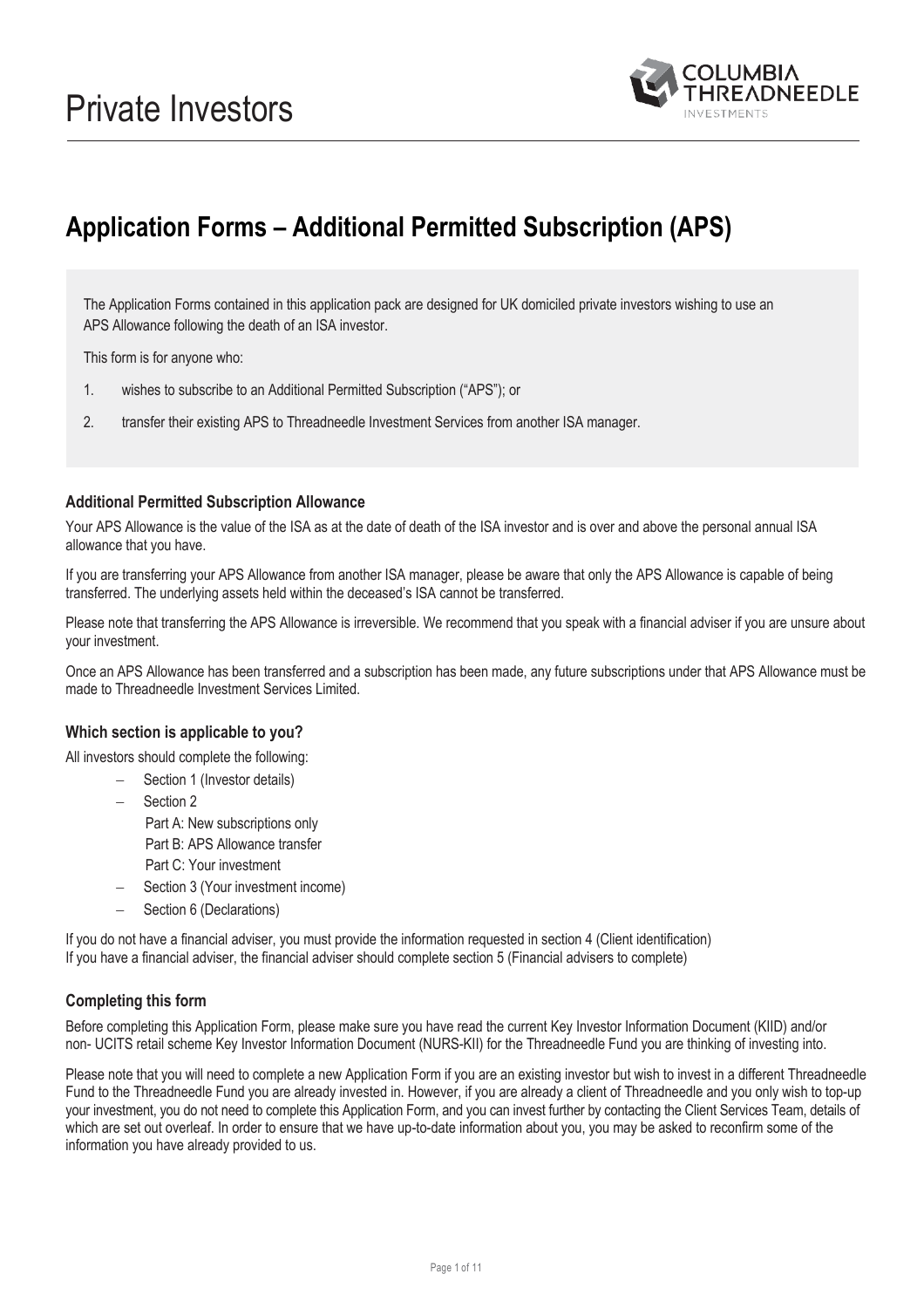# **Anti-money laundering and client identification**

We have a legal obligation to help prevent money laundering and terrorist financing by conducting client identification and verification checks upon the creation of a new account for you and to ensure that the information we hold on file for you is up-to-date.

If you have a financial adviser, your verification checks can be conducted by them and they should then complete section 5 of this form before it is provided to us.

If you are applying directly without a financial adviser you will need to complete section 4 (Client identification) for yourself so we can complete the necessary checks.

Please note that if we do not have the correct documentation to identify you when you sell your shares or units, future withdrawals will not be released until you provide the appropriate information to us.

#### **How to contact us**

Our Client Services Team will assist you with the purchase, switch/conversion or sale of shares or units in Threadneedle Funds and general administrative queries about dealing.

Notices, letters or other documents you want to send to the Client Services Team must be sent to:

Postal address: Threadneedle Investment Services Limited, PO Box 10033, Chelmsford, Essex, CM99 2AL

Telephone (dealing & customer queries): 0800 953 0134

Email (enquiries): questions@service.columbiathreadneedle.com

Please note that calls may be recorded.

Please send your signed and completed APS Subscription Form and Eligibility Declaration together with client identification documents to us to the postal address set out above.

### **What to do if you have any questions**

If you have any questions about the suitability of your investment, please speak to your financial adviser. Threadneedle Investment Services Limited does not give financial advice, but if you have any general queries about this Application Form, please call our Client Services Team on the free phone number: 0800 953 0134.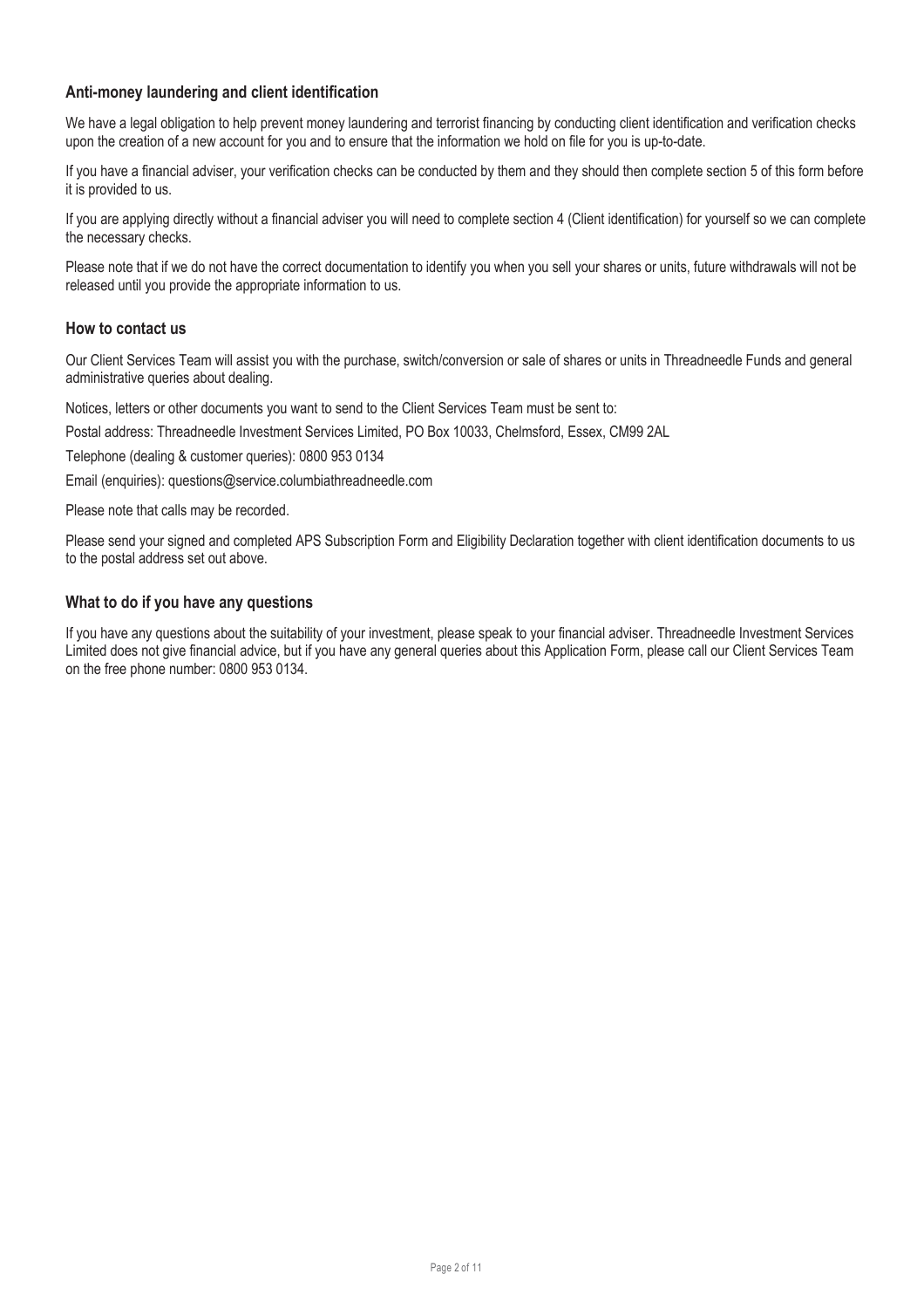| <b>INVESTOR DETAILS</b>                 |                |  |  |
|-----------------------------------------|----------------|--|--|
| Please complete in BLOCK LETTERS in INK |                |  |  |
| <b>Personal details</b>                 |                |  |  |
| Title (Mr, Mrs, Miss, Other)*           |                |  |  |
| First name*                             |                |  |  |
| Surname*                                |                |  |  |
| Permanent residential<br>address*       |                |  |  |
| Postcode*                               |                |  |  |
| Telephone*                              |                |  |  |
| Mobile                                  |                |  |  |
| Email address                           |                |  |  |
| Date of birth*                          | dd / mm / yyyy |  |  |
| National Insurance Number*              |                |  |  |
| Existing client reference               |                |  |  |

\*Please note thatwithout this informationwe cannot process your application

| <b>DETAILS OF THE DECEASED</b>                                                                                                      |                |
|-------------------------------------------------------------------------------------------------------------------------------------|----------------|
| Title (Mr, Mrs, Miss, Other)*                                                                                                       |                |
| First name*                                                                                                                         |                |
| Surname*                                                                                                                            |                |
| Last permanent<br>residential address*                                                                                              |                |
| Postcode*                                                                                                                           |                |
| Date of birth*                                                                                                                      | dd / mm / yyyy |
| Date of death*                                                                                                                      | dd / mm / yyyy |
| National Insurance Number*                                                                                                          |                |
| Date of your marriage/civil<br>partnership with the deceased<br>(civil partnership as defined by<br>the Civil Partnership Act 2014) | dd / mm / yyyy |
| Deceased's existing ISA<br>account number(s) with<br>Threadneedle Investment<br>Services Limited (if applicable)                    |                |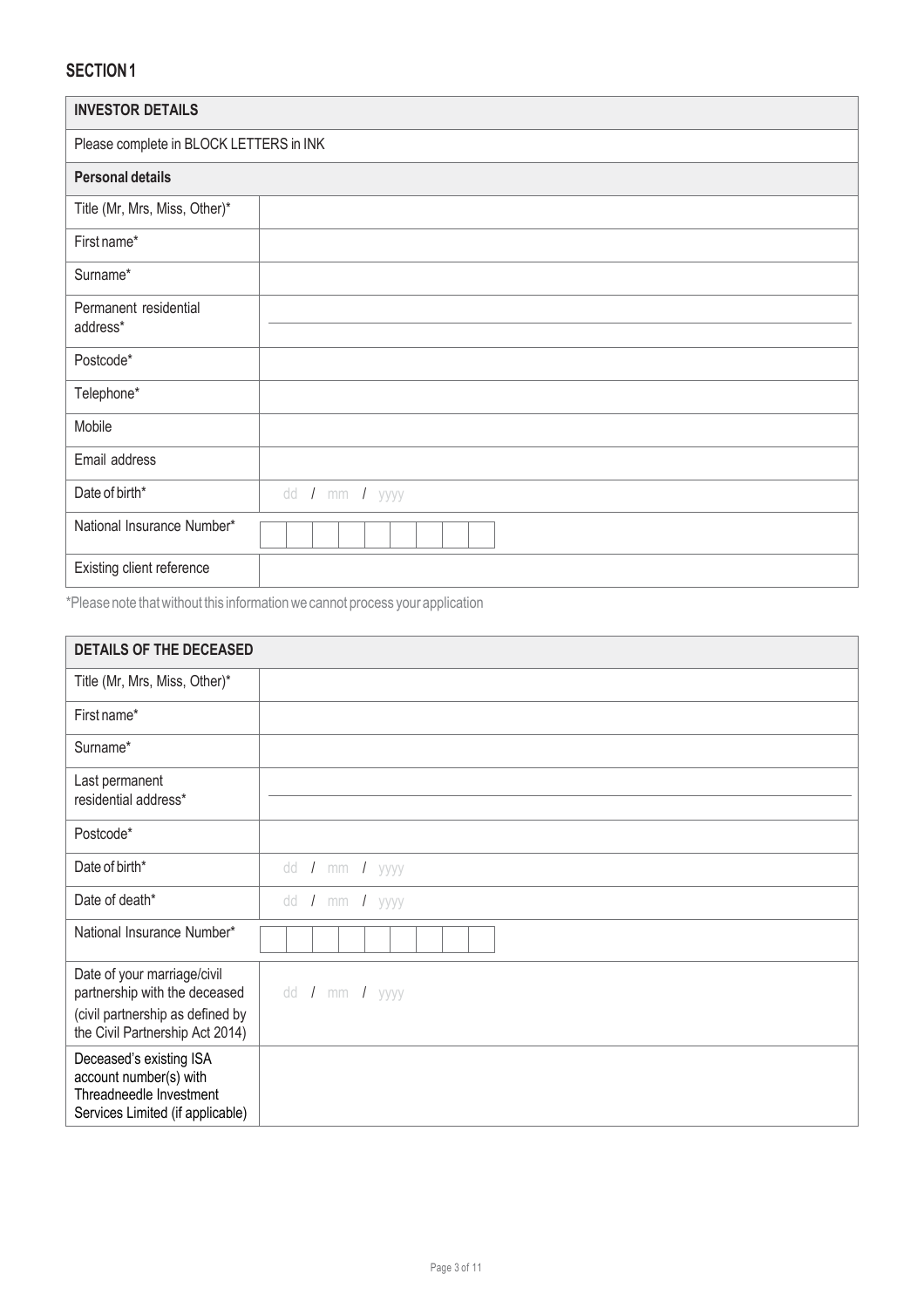# **Part A – New subscriptions only**

| I am applying to subscribe the following amount from my APS Allowance in respect of the deceased                                   |  |  |  |  |
|------------------------------------------------------------------------------------------------------------------------------------|--|--|--|--|
| How much do you wish to invest in total?                                                                                           |  |  |  |  |
| How to invest                                                                                                                      |  |  |  |  |
| <b>Electronic payment</b>                                                                                                          |  |  |  |  |
| You should make your payment to the following account:                                                                             |  |  |  |  |
| Client Money Receipts A/c: 16-50-50 - 53918127                                                                                     |  |  |  |  |
| Sort Codes: 30-16-35 (BACS and Cheque - Lloyds) 16-50-50 (TT/CHAPs - Natwest)                                                      |  |  |  |  |
| <b>Cheque</b>                                                                                                                      |  |  |  |  |
| You should make your cheque payable to Threadneedle Investment Services Limited It must be drawn on your own (or a joint) personal |  |  |  |  |

You should make your cheque payable to Threadneedle Investment Services Limited. It must be drawn on your own (or a joint) personal bank account. We cannot accept cheques from any other person's bank account. If you wish to pay by banker's draft or building society cheque, please ask them to print your name on the back of the cheque.

### **Part B – APS Allowance transfer**

| I wish to transfer my APS Allowance from another ISA manager                                                                                                                               |  |  |
|--------------------------------------------------------------------------------------------------------------------------------------------------------------------------------------------|--|--|
| Please complete the following details of the deceased's ISA<br>Note that if the deceased had more than one ISA with this manager, their values will be combined to form one APS Allowance. |  |  |
| ISA manager's name                                                                                                                                                                         |  |  |
| ISA Manager's address                                                                                                                                                                      |  |  |
| Postcode                                                                                                                                                                                   |  |  |
| ISA account number(s)                                                                                                                                                                      |  |  |
| Once my APS Allowance has been transferred, I wish to subscribe the following amount from my<br>£<br>APS Allowance:                                                                        |  |  |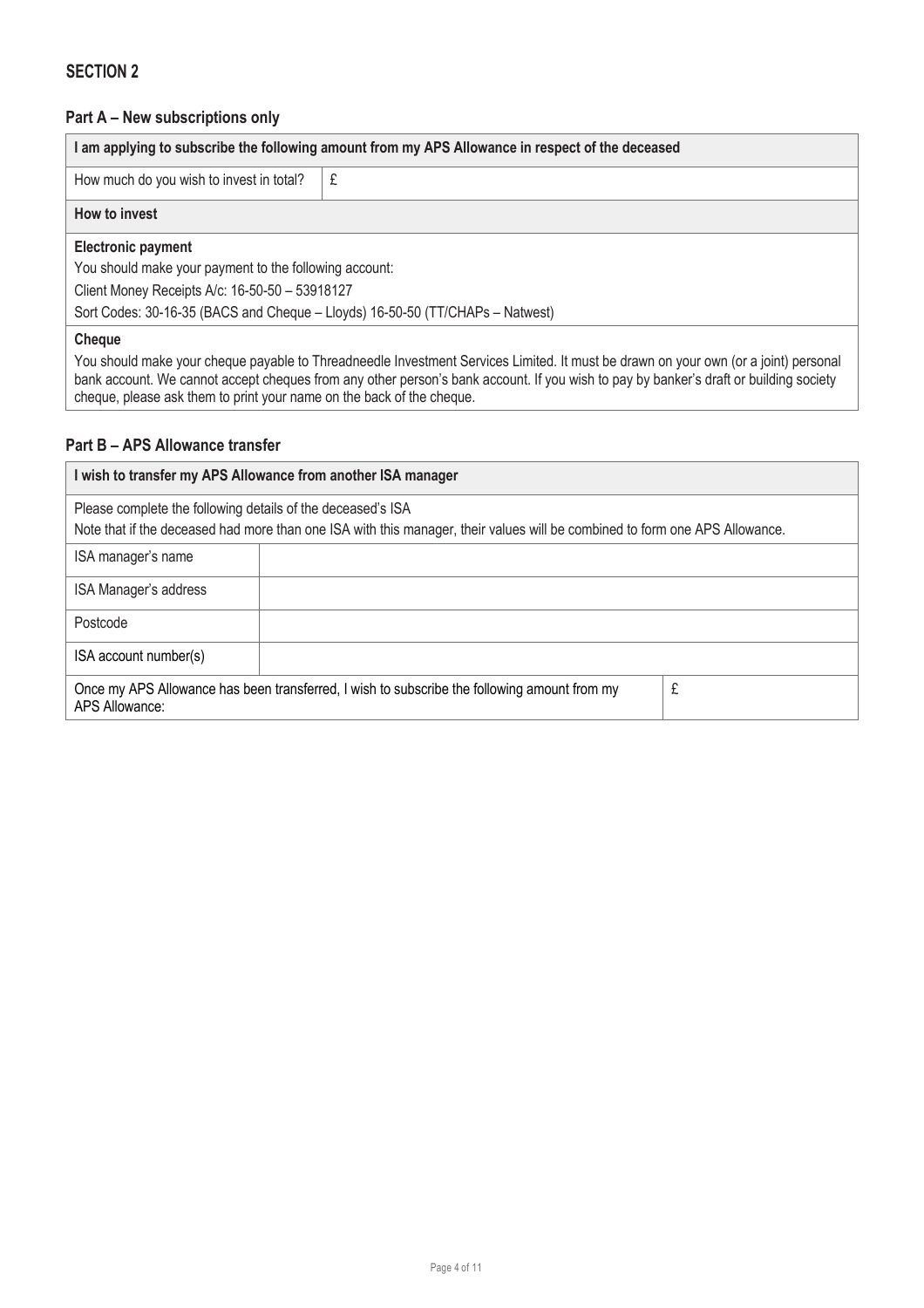#### **SUBSCRIPTION INFORMATION**

Please fill in the table below to show the Threadneedle Funds you want to invest in and tell us how much you want to invest in each one.

Minimum investments apply to Threadneedle Funds. Please remember to check the Prospectus for details of minimum investments

*Please see the relevant KIID/NURS-KII, Fund Fact Sheet or Prospectus for details, including lump sum minimum investment amounts, share/unit type availability and nominated share/unit classes for Threadneedle Funds.*

If you are unsure about any of the features of the Threadneedle Funds (including the Share Class or type of Share), please speak to a financial adviser.

Please refer to the relevant Fund Fact Sheet or Prospectus for further details, including lump sum minimum investment amounts and share/unit type availability for Threadneedle Funds.

Please use another sheet of paper if you need more space to list your choice of funds. If you are unsure about which share classes are available, please contact our Client Services Team.

| <b>THREADNEEDLE FUNDS</b>                                                                             |                    |                   |                                                 |                                                  |
|-------------------------------------------------------------------------------------------------------|--------------------|-------------------|-------------------------------------------------|--------------------------------------------------|
| Name of Threadneedle Fund (please use<br>separate sheet if required) (e.g. UK Equity<br>Income Fund)* | Lump Sum<br>Amount | Amount in Words** | ISIN (available<br>in the KIID or<br>NURS-KII)* | Type of Share<br>e.g. income<br>or accumulation* |
|                                                                                                       |                    |                   |                                                 |                                                  |
|                                                                                                       |                    |                   |                                                 |                                                  |
|                                                                                                       |                    |                   |                                                 |                                                  |
|                                                                                                       |                    |                   |                                                 |                                                  |
|                                                                                                       |                    |                   |                                                 |                                                  |
|                                                                                                       |                    |                   |                                                 |                                                  |
|                                                                                                       |                    |                   |                                                 |                                                  |

\*Mandatory fields for completion.

\*\*Please ensure that you state currency in addition to amount.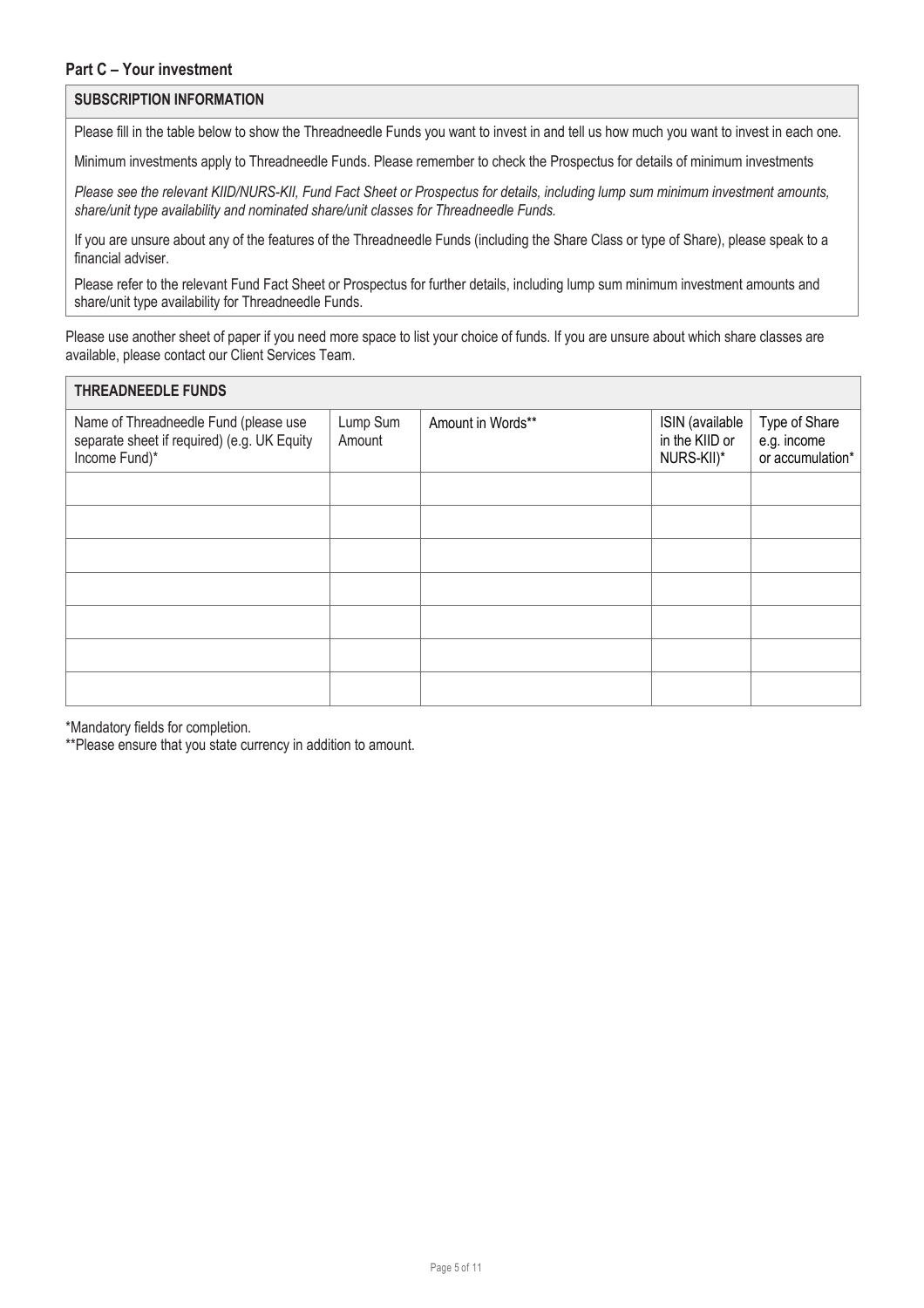| YOUR INVESTMENT INCOME                                                                                                                                                                                                                                                                                                                                                                                                                                                                                                                                                                                                                                                                                                                                                                                       |                                                                                                                                                                                                                                                        |  |  |
|--------------------------------------------------------------------------------------------------------------------------------------------------------------------------------------------------------------------------------------------------------------------------------------------------------------------------------------------------------------------------------------------------------------------------------------------------------------------------------------------------------------------------------------------------------------------------------------------------------------------------------------------------------------------------------------------------------------------------------------------------------------------------------------------------------------|--------------------------------------------------------------------------------------------------------------------------------------------------------------------------------------------------------------------------------------------------------|--|--|
| Please note, if you choose to receive income from your investment in the income shares, you will not be able to use the cash withdrawal<br>facility. If you have invested in income shares/units please tick one of the following:                                                                                                                                                                                                                                                                                                                                                                                                                                                                                                                                                                           |                                                                                                                                                                                                                                                        |  |  |
| Please pay me all income from my investment<br>Please reinvest my income by buying more shares/units<br>for me                                                                                                                                                                                                                                                                                                                                                                                                                                                                                                                                                                                                                                                                                               |                                                                                                                                                                                                                                                        |  |  |
| Please pay my investment income into the bank account<br>You may also wish to consider whether an accumulation share<br>below (Payment account details).<br>class is available for the Threadneedle Fund you have selected.<br>Please speak to your financial adviser for advice.                                                                                                                                                                                                                                                                                                                                                                                                                                                                                                                            |                                                                                                                                                                                                                                                        |  |  |
| Please note that:                                                                                                                                                                                                                                                                                                                                                                                                                                                                                                                                                                                                                                                                                                                                                                                            |                                                                                                                                                                                                                                                        |  |  |
| to make payments by sending a cheque to the address you have specified in Section 1                                                                                                                                                                                                                                                                                                                                                                                                                                                                                                                                                                                                                                                                                                                          | Income payments will be paid by Direct Credit (BACS) Transfer to the account detailed unless you specifically request us                                                                                                                               |  |  |
| If no bank account details or suitable account verification are provided, income will be reinvested, except where your<br>investment represents a top up to an existing holding where income is already being paid                                                                                                                                                                                                                                                                                                                                                                                                                                                                                                                                                                                           |                                                                                                                                                                                                                                                        |  |  |
| paid out to you                                                                                                                                                                                                                                                                                                                                                                                                                                                                                                                                                                                                                                                                                                                                                                                              | If you wish to reinvest income but invest just before the ex-dividend date (the date as detailed in the relevant prospectus<br>on which any income which is available is allocated to your shares), your first dividend may be re-invested rather than |  |  |
| <b>CASH WITHDRAWAL FACILITY</b>                                                                                                                                                                                                                                                                                                                                                                                                                                                                                                                                                                                                                                                                                                                                                                              |                                                                                                                                                                                                                                                        |  |  |
| of which Threadneedle Funds the cash withdrawal facility is not available, please refer to the Terms and Conditions.<br>Tick here if you wish to make regular (monthly) cash withdrawals from your investments in Threadneedle Funds<br>Yes, I wish to make regular cash withdrawals from my investments. Payments will be made monthly<br>Please tick one box to confirm what this instruction applies to:<br>All of the Threadneedle Funds I have chosen to invest in<br>Only the following Threadneedle Funds:<br>Please tell us how much you wish to withdraw in total each year<br>A fixed amount each year<br>I would like to withdraw [£]<br>A percentage of the value of your investments each year (maximum 7.5% of all the investments you hold in Threadneedle Funds)<br>I would like to withdraw | Please note that the cash withdrawal facility is only available to UK investors and is not available for all Threadneedle Funds. For details<br>from my investment each year.<br>% of the value of my investment each year.                            |  |  |
| Additional payment account details for payment of income (optional)                                                                                                                                                                                                                                                                                                                                                                                                                                                                                                                                                                                                                                                                                                                                          |                                                                                                                                                                                                                                                        |  |  |
| We will usually make payments to the bank account set out in section 1.                                                                                                                                                                                                                                                                                                                                                                                                                                                                                                                                                                                                                                                                                                                                      |                                                                                                                                                                                                                                                        |  |  |
| $\Box$ Tick here if you would like us to make your investment income and / or cash withdrawals that is different from the account in section 1.                                                                                                                                                                                                                                                                                                                                                                                                                                                                                                                                                                                                                                                              |                                                                                                                                                                                                                                                        |  |  |
| Please provide full details below along with account verification (a crossed through personal cheque, a paying slip or an original or certified<br>copy of your bank statement). This must be your own bank account. We will not make any payments to third parties.                                                                                                                                                                                                                                                                                                                                                                                                                                                                                                                                         |                                                                                                                                                                                                                                                        |  |  |
| Account Holder:                                                                                                                                                                                                                                                                                                                                                                                                                                                                                                                                                                                                                                                                                                                                                                                              |                                                                                                                                                                                                                                                        |  |  |
| Bank / Building Society name and branch address                                                                                                                                                                                                                                                                                                                                                                                                                                                                                                                                                                                                                                                                                                                                                              |                                                                                                                                                                                                                                                        |  |  |
| Sort Code<br>Account No.<br><b>Building Society Ref. No</b>                                                                                                                                                                                                                                                                                                                                                                                                                                                                                                                                                                                                                                                                                                                                                  |                                                                                                                                                                                                                                                        |  |  |
|                                                                                                                                                                                                                                                                                                                                                                                                                                                                                                                                                                                                                                                                                                                                                                                                              |                                                                                                                                                                                                                                                        |  |  |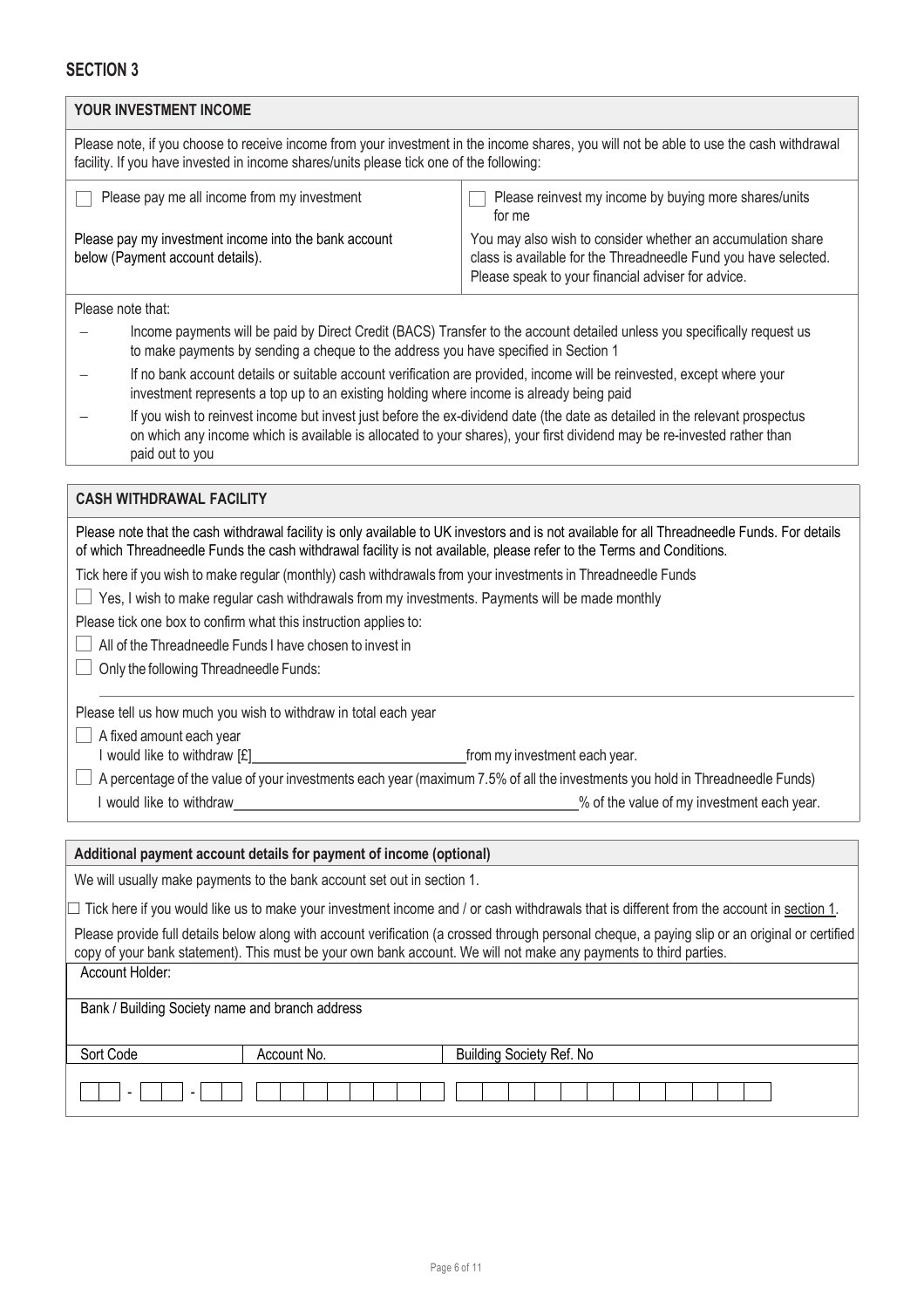# **CLIENT IDENTIFICATION**

**We will require you to provide us with the documents below and send this with your completed form.**

We have a legal obligation to help prevent money laundering and terrorist financing by conducting client identification and verification checks.

If you have a financial adviser, your verification checks can be conducted by them and they should then complete section 6 of this form before it is given to us.

If you are applying directly without a financial adviser, you will need to give us the following documents so that we can complete the necessary checks.

Please send your completed form and any relevant client identification documents to our Client Services Team.

| ID                                       |                                                                                                                                                                                                                                                                                                                                                                                                                                                                                                                                                                                                                                                                                                                                                                                       | <b>Address</b>                                                                                                                                                                                                                                                                                                                                                                                                                                                                                                                                                                                                                                                                                                                                                                                                                                                    | <b>Certification of documents</b>                                                                                                                                                                                                                                                                                                                                                                                                                                                                          |
|------------------------------------------|---------------------------------------------------------------------------------------------------------------------------------------------------------------------------------------------------------------------------------------------------------------------------------------------------------------------------------------------------------------------------------------------------------------------------------------------------------------------------------------------------------------------------------------------------------------------------------------------------------------------------------------------------------------------------------------------------------------------------------------------------------------------------------------|-------------------------------------------------------------------------------------------------------------------------------------------------------------------------------------------------------------------------------------------------------------------------------------------------------------------------------------------------------------------------------------------------------------------------------------------------------------------------------------------------------------------------------------------------------------------------------------------------------------------------------------------------------------------------------------------------------------------------------------------------------------------------------------------------------------------------------------------------------------------|------------------------------------------------------------------------------------------------------------------------------------------------------------------------------------------------------------------------------------------------------------------------------------------------------------------------------------------------------------------------------------------------------------------------------------------------------------------------------------------------------------|
| purposes)<br>(old version)<br>12 months) | Current signed passport<br>Current signed UK/EEA photo card<br>driving licence (a counterpart driving<br>licence is NOT an acceptable<br>document for money laundering<br>Current full UK driving licence<br>State pension documentation, benefits<br>book or original notification letter from<br>the Benefits Agency confirming the<br>right to benefits. (dated within the last<br>EEA Member state identity card<br>Inland Revenue Notifications/letters<br>(Tax Assessment, Notice of Coding or<br>Statement of Account) - Not P45 or<br>P60 (dated within the last 12 months)<br>Self-employed registration cards for<br>construction industry (CIS3(partner),<br>CIS4(P), CIS4(T), CIS5, CIS6)<br>Either Shotgun or Firearm certificate<br>Residence permit issued by the Home | Recent utility bill (not mobile phone<br>bill). Must be dated within the last<br>3 months<br>Local authority tax bill, rent card or<br>tenancy agreement (valid for current<br>year)<br>Solicitor/Lawyer letter confirming a<br>house purchase or land registry<br>confirmation<br>Bank or credit card statement showing<br>$\equiv$<br>address within 3 months, not printed<br>from the internet<br>State pension documentation, benefits<br>book or original notification letter from<br>the Benefits Agency confirming the<br>right to benefits - Within 12 months -<br>Where not used as proof for ID<br>Inland Revenue Notifications/letters<br>$\overline{\phantom{0}}$<br>(Tax Assessment, Notice of Coding or<br>Statement of Account) dated within the<br>last tax year - Not P45 or P60. Where<br>not used as proof for ID<br>Recent mortgage statement | We can accept certification from the<br>following list, where a non-family member:<br>Bank or building society official<br>Accountant<br>Doctor<br>Local Government official/councillor<br>Dentist<br>Police officer<br>Teacher or lecturer<br>Solicitor/Barrister<br>Notary public/Public Officer<br>Embassy or Consulate official n<br>Directors of Limited companies n<br>Justice of the peace<br>MP<br>General/Colonel<br><b>Post Office Certification Service</b><br>Financial adviser or other agent |
| Office to EU Nationals                   |                                                                                                                                                                                                                                                                                                                                                                                                                                                                                                                                                                                                                                                                                                                                                                                       |                                                                                                                                                                                                                                                                                                                                                                                                                                                                                                                                                                                                                                                                                                                                                                                                                                                                   |                                                                                                                                                                                                                                                                                                                                                                                                                                                                                                            |

It is strongly suggested that you do not send the original items of valuable personal identity such as passports, driving licences or benefits books. Instead, please arrange for copy documents to be certified.

All certification must be clear and visible on the document, and wherever possible, should appear on the front page. Certification should clearly state the wording "certified a true copy of the original".

The certifier must sign and print their name, including their designation and full address preferably with their contact number. The certifier must also add the date of their certification.

We will accept documents that have not been certified on every page, e.g. legal documents, providing it is clear and complete.

### **Bank Verification**

We are able to pay redemption proceeds direct to your bank account upon receipt of correctly completed forms and satisfactory verification. Proceeds will be released 4 working days after the trade date. If you wish to have the proceeds paid by BACS, we require one of the following documentation:

- A voided cheque
- An original bank statement
- A giro or paying in slip for the bank account
- A letter from your bank confirming the bank details (must be dated within the last 3 months)

The documents must relate to the bank account that you wish to have the proceeds paid into, and must be your own bank account.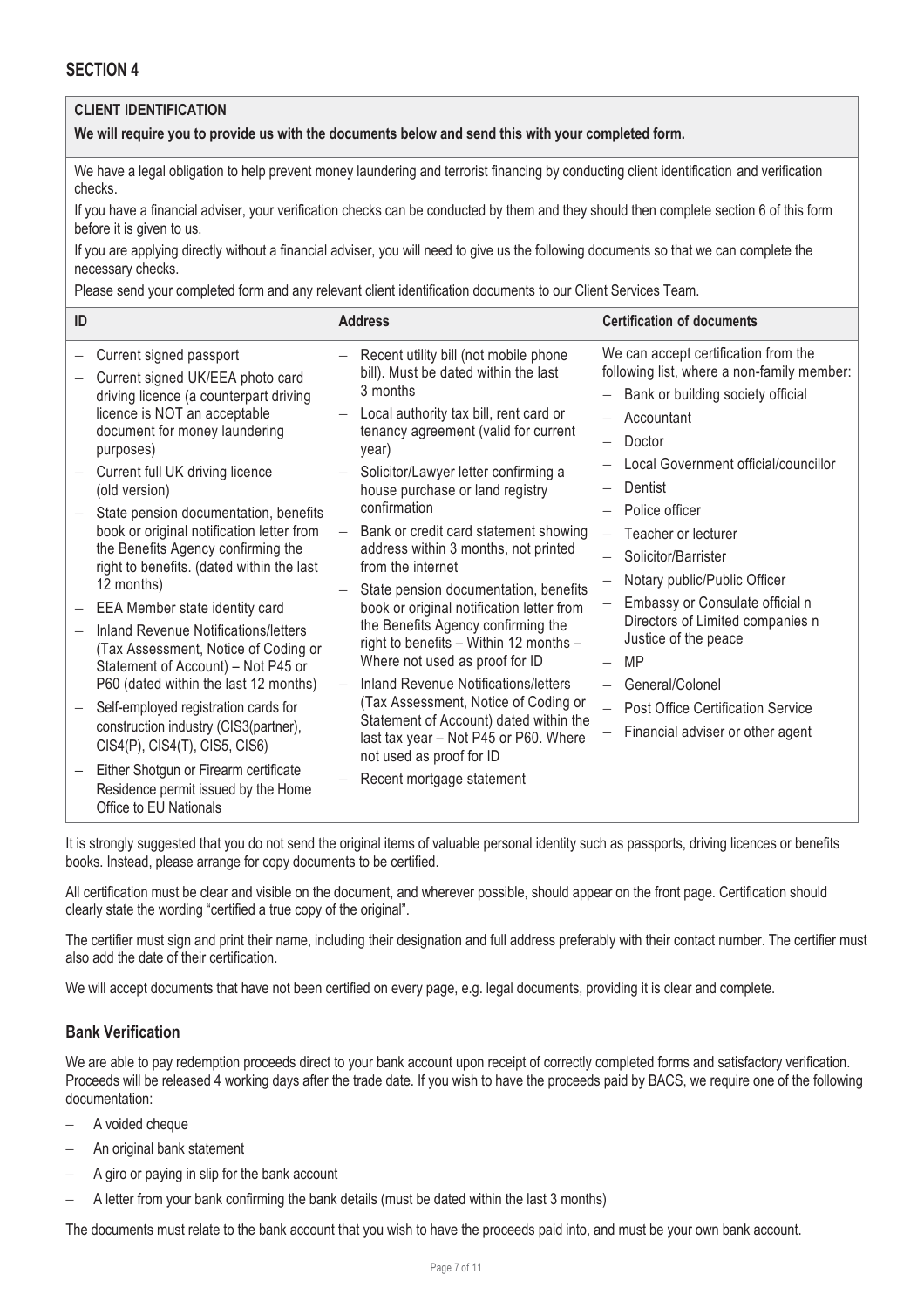| FINANCIAL ADVISERS TO COMPLETE (applicable only if you have a financial adviser) |  |  |
|----------------------------------------------------------------------------------|--|--|
| <b>Financial adviser details</b>                                                 |  |  |
| Adviser's name (firm name)                                                       |  |  |
| Threadneedle Agent code<br>(if known)                                            |  |  |
| <b>FCA Number</b>                                                                |  |  |

| <b>Client identification and account verification</b>                                           |                |  |  |  |
|-------------------------------------------------------------------------------------------------|----------------|--|--|--|
| Type of Government-issued document (passport, driver licence):                                  |                |  |  |  |
| Reference/Serial number                                                                         |                |  |  |  |
| Issued by                                                                                       |                |  |  |  |
| Date of issue                                                                                   | dd / mm / yyyy |  |  |  |
| Have you met the client in person?<br>Yes $\Box$<br>No.                                         |                |  |  |  |
| Type of additional verification document (utility bill, credit card statement, bank statement): |                |  |  |  |
| Reference/Serial number                                                                         |                |  |  |  |
| Issued by                                                                                       |                |  |  |  |
| Date of issue                                                                                   | dd / mm / yyyy |  |  |  |
|                                                                                                 |                |  |  |  |

| <b>Disclosure requirement</b>                               |            |  |  |
|-------------------------------------------------------------|------------|--|--|
| Would you like us to provide product disclosure?            | Yes<br>No  |  |  |
| Is the client entitled to cancellation rights?              | Yes<br>No. |  |  |
| Would you like us to send a hard copy of the contract note? | Yes<br>No  |  |  |
| Adviser signature block                                     |            |  |  |
|                                                             |            |  |  |
|                                                             |            |  |  |
| Date<br>dd / mm / yyyy                                      |            |  |  |

Please note that this form must be accompanied by a duly signed Eligibility Declaration and Authorisation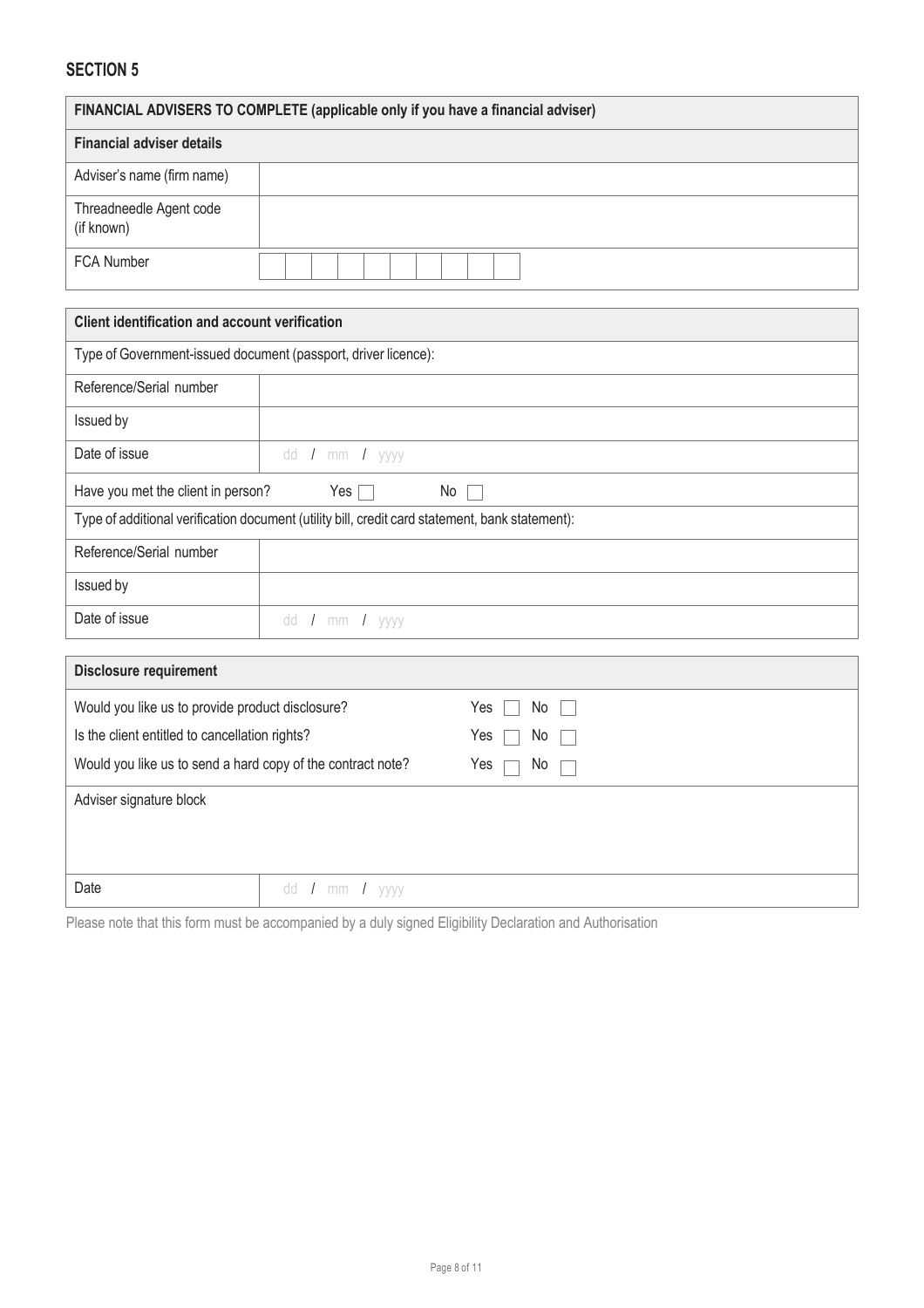By signing this Application Form, you will be agreeing to be bound by it, including the Terms and Conditions and the KIID/NURS-KII (as the case may be).

This Form will equally apply to any redemption or switching orders you place later on – please see the Terms and Conditions for more about redemption and switching.

Please check that the whole form is completed and any information we have requested has been provided. If you don't sign below, if the form is incomplete, or if UK money laundering regulations require us to obtain more information, your application may be delayed or rejected.

### **Key Investor Information Document (KIID)/non-UCITS retail scheme Key Investor Information Document (NURS-KII)**

Before signing this form, you must carefully read the current KIID and/or NURS-KII (as the case may be) for the Threadneedle Funds you are investing in, as well as the Terms and Conditions attached to this form. Please also make sure you keep a copy of those documents and this Application Form (including the Terms and Conditions) for your records. If you don't understand any point please call our Client Services Team for further information.

### **General Declarations**

I declare that:

- I am 18 years of age or over
- I have read the Terms and Conditions attached to this Application Form
- I have read the Target Market for the Threadneedle Fund I am investing in
- I have read the KIID/NURS-KII relevant to the Threadneedle Fund I am investing in
- The investments I am making using this Application Form belong to me and I agree to be bound by the terms of this Application Form and the Terms and Conditions
- I understand that Threadneedle Investment Services Limited may use an external agency to satisfy its UK money laundering requirements. The agency may record that an enquiry has been made
- I declare that the information provided on this Application Form is, to the best of my knowledge and belief, accurate and complete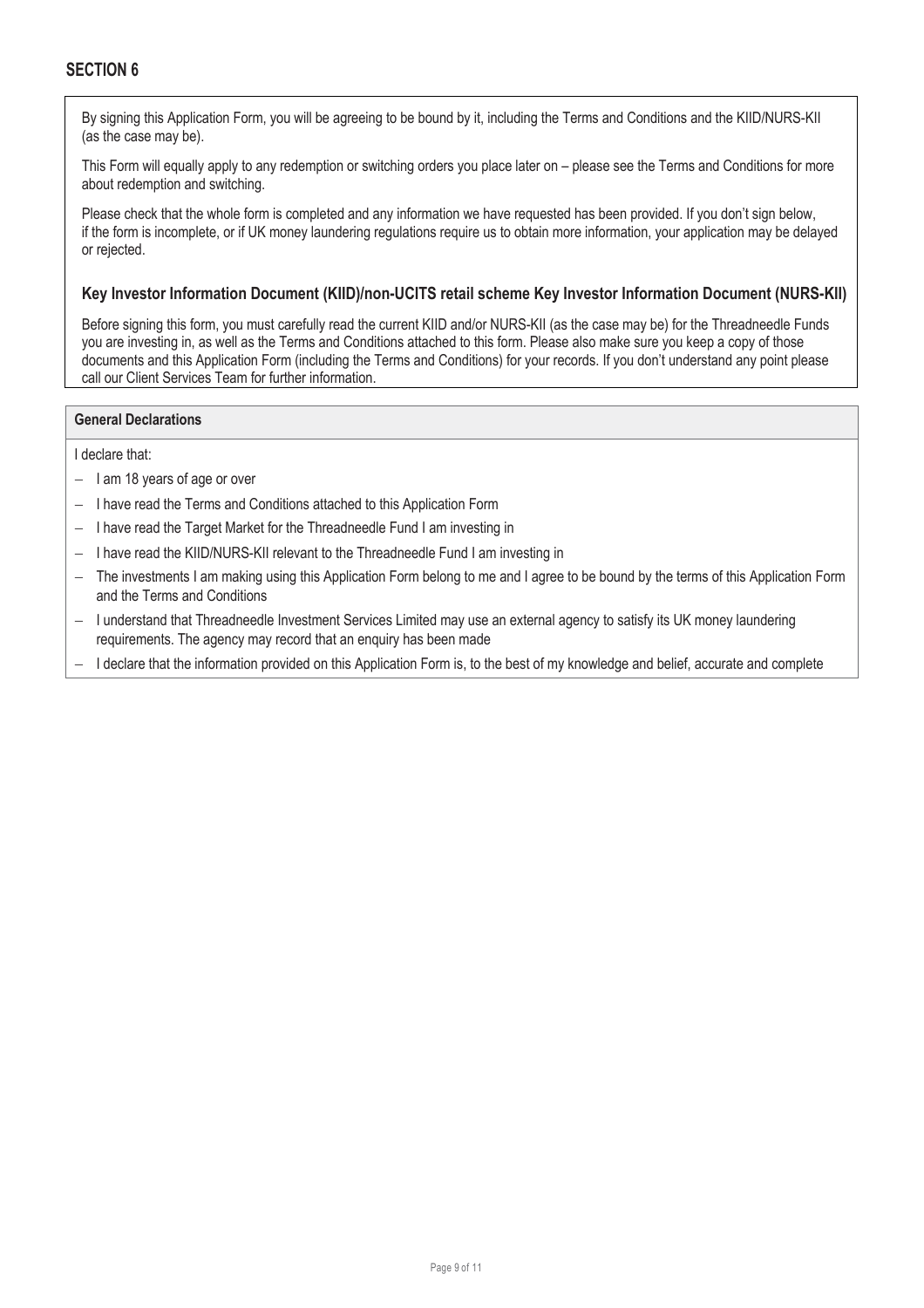### **Eligibility Declaration/Authorisation**

This section must be completed to confirm that the investor is eligible to make an Additional Permitted Subscription to an ISA in respect of the deceased named on this application.

#### I declare that:

- I am the surviving spouse/civil partner (as defined in the Civil Partnership Act 2004) of the deceased
- I was living with the deceased within the meaning of Section 1011 of the Income Tax Act 2007 at the date of the deceased's death (we were not separated under a court order, under a deed of separation, or in circumstances where the marriage or civil partnership had broken down)
- The subscription is made under the provisions of regulation 5DDA of the ISA regulations (Additional Permitted Subscription)
- The subscription is being made within 3 years of the date of the deceased's death, or, if later, 180 days of the completion of the administration of the estate
- I am resident in the United Kingdom for tax purposes or, if not so resident, either perform duties which, by virtue of Section 28 of Income Tax (Earnings & Pensions) Act 2003 (Crown employees serving overseas), are treated as being performed in the United Kingdom, or the deceased performed such duties

I understand that once a subscription to an APS Allowance has been made, any future subscriptions under that APS Allowance MUST be made to this ISA manager and be accompanied by an APS Eligibility Declaration.

I authorize the existing ISA manager of the deceased as specified on this application to provide Threadneedle Investment Services Limited with any information, written or non-written, concerning the APS Allowance and ISA in respect of myself (the investor) and the deceased and to accept any instruction from Threadneedle Investment Services Limited relating to the APS Allowance being transferred.

#### **Privacy**

We are committed to maintaining the personal data that you provide to us in line with data protection and data privacy legislation. The Privacy Statement contained in our Terms and Conditions and our Privacy Notice gives more information about this and sets out the purposes for which your data may be used and your data subject rights.

We and other companies in our group may use your personal information to keep you informed about investment products and services that you be interested in from time to time.

Please select if you would like to receive marketing communications by

| Telephone/SMS | YES/NO |
|---------------|--------|
| Email         | YES/NO |
| Post          | YES/NO |

You have the right to change your marketing preferences at any time, please refer to the "How to contact us" section of this Form.

Note also that telephone calls from or to us may be recorded for monitoring or training purposes.

| Signature |           |      |                  |
|-----------|-----------|------|------------------|
|           | Signature | Name | Date             |
| Applicant |           |      | dd / mm / yyyy l |